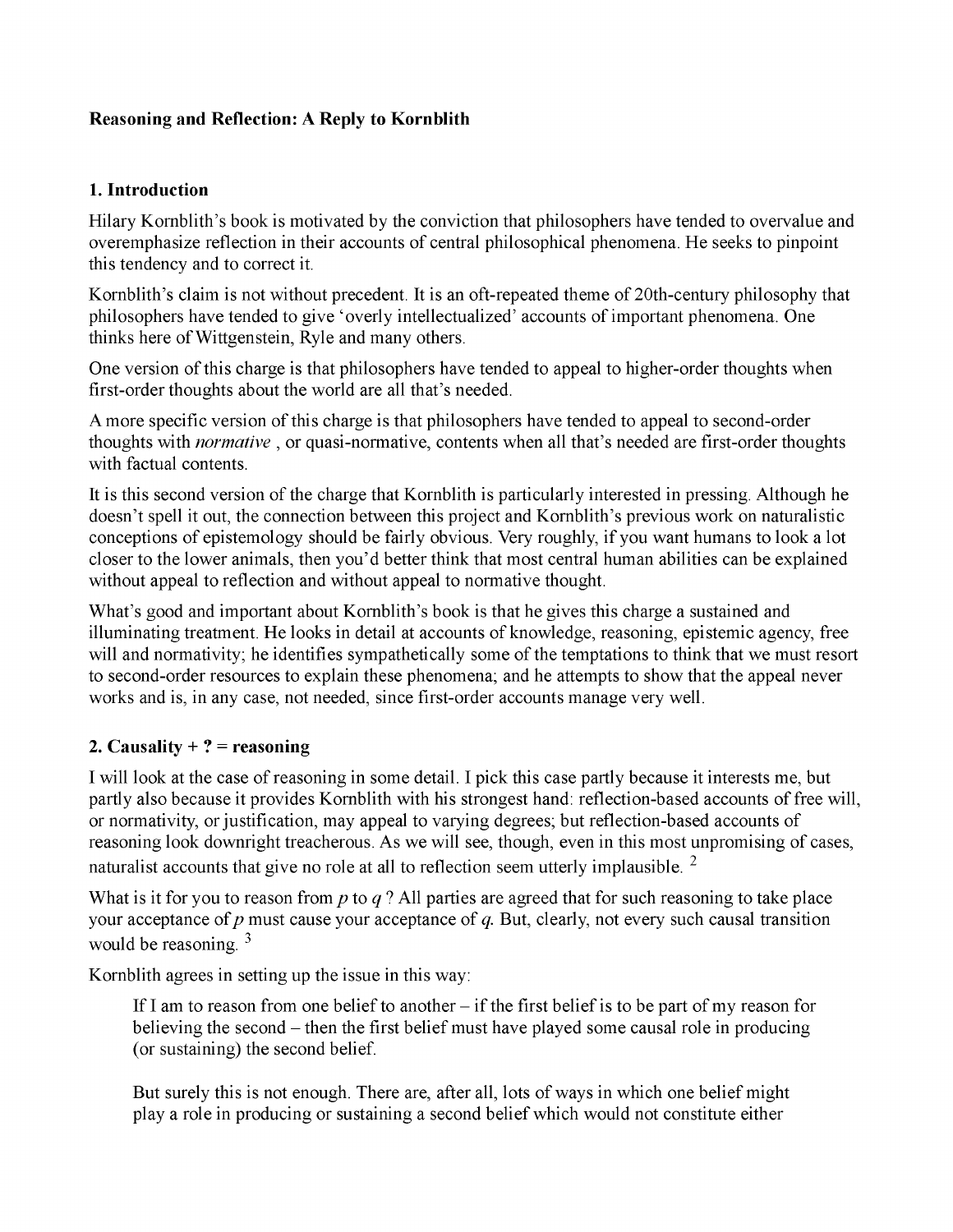reasoning or believing for a reason. ... So what else is required if one's belief is to be one's reason, or part of one's reason, for holding a second? (42)

In response (as we will further see below), some philosophers have suggested that it is enough to add that the transition from the first belief to the second be sensitive to the judgements' *contents*. It must be in virtue of the belief's contents that the first causes the second.

But that is clearly not enough. In a habitually depressive person, the judgement 'I am having so much fun' may routinely cause and explain his judging 'But there is so much suffering in the world'; this transition would be content-sensitive, but would not be reasoning. It would be content-sensitive associative thinking.

At this point, you might be attracted to the suggestion that the depressive's thinking cannot count as reasoning because his first judgement – that he is having so much fun – doesn't *support* his second – that there is so much suffering in the world. Indeed, the first judgement might be thought to (somewhat) undermine the second.

But that can't be a good suggestion – it conflates reasoning per se with *good* reasoning. Although this conflation is quite common in the literature, it must be avoided: our theory of reasoning must allow for bad reasoning. And one way that reasoning can be bad is for its premise to fail to support its conclusion.

What, then, *should* we say about the difference between a merely causal transition and reasoning?

If we think about our depressive's associative thinking, the answer seems to leap out at us. The reason that his thinking doesn't count as reasoning is *not* (as we've said) because his first judgement doesn't support his second, but, rather, because he doesn't *take* it that his first judgement supports his second. The first judgement simply *suggests* the second one to him; he doesn't draw the conclusion because he takes it to be supported by the first.

This way of thinking about reasoning echoes a remark of Frege's (1979):

To make a judgment because we are cognisant of other truths as providing a justification for it is known as *inferring.* (3)

Frege's characterization needs some tweaking. We needn't always infer from truths, if we are to count as inferring. We may reason from falsehoods, or even from imperatives, which are incapable of truth or falsehood. Furthermore, 'cognisant' has a success grammar built into it, and so Frege's characterization implies that one cannot reason badly. But, as I've been emphasizing, it is possible to reason badly.

So, I would rather put it like this: But this is clearly a view in the same spirit as Frege's. And it is one that gives a crucial role to some sort of reflective element  $-$  the taking.

• (Taking) A transition from some acceptances to a conclusion counts as inference only if the thinker *takes* her conclusion to be supported by the accepted truth of those other acceptances, and draws her conclusion *because* of that fact.

Now, there are, of course, many different ways of elaborating such a view. As formulated so far, it is just a schema for a view, one which signals that something has to play the role of 'taking' but without specifying exactly what it is that plays that role, nor how it plays it. In some of my other work, I have looked at different versions of such a view in some detail (Boghossian 2014). I will return to this issue further below.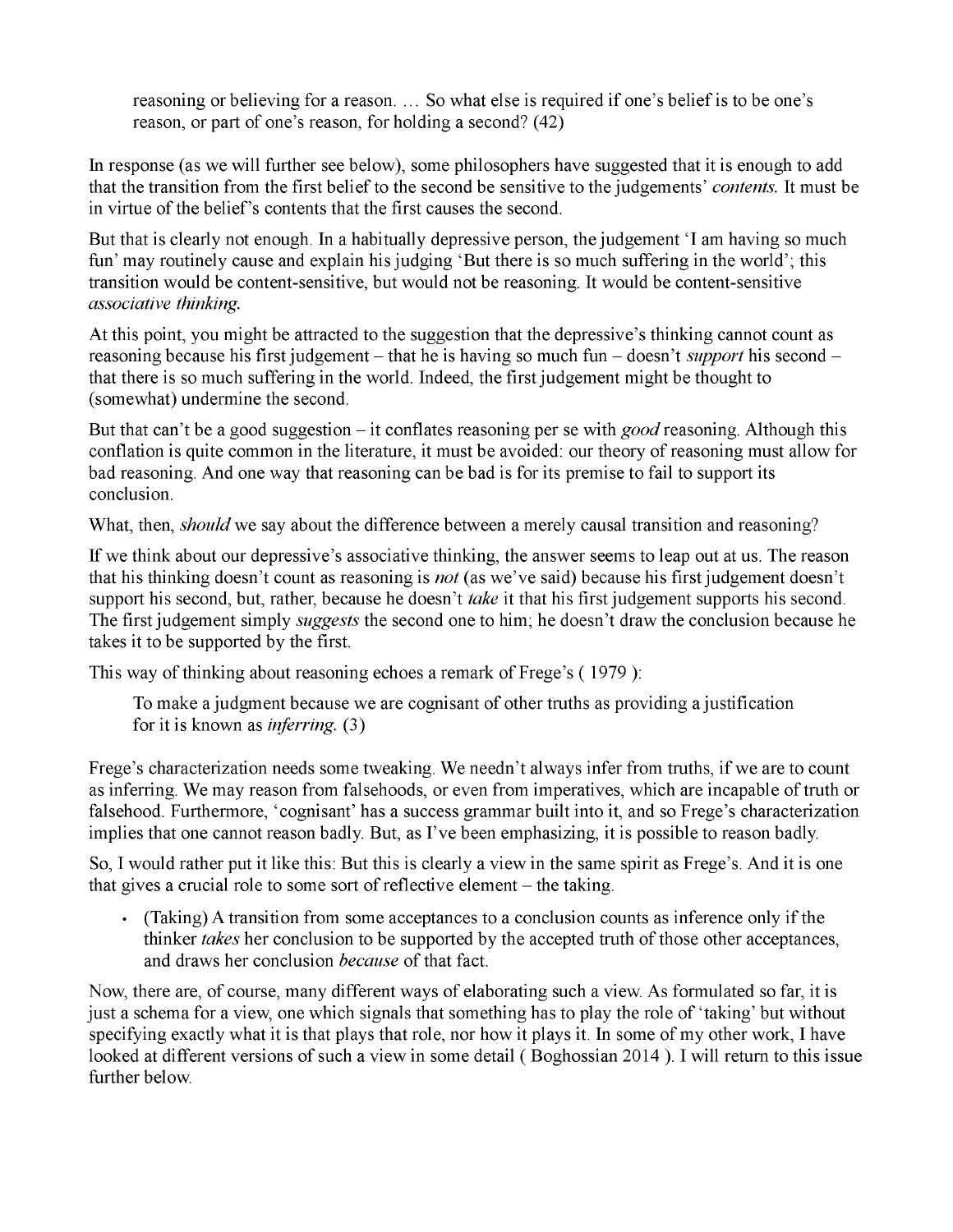### 3. The adequacy of first-order views of reasoning

Before doing so, however, I want to look at Kornblith's arguments for the claim that no account of reasoning requiring a reflective element could be correct. Kornblith has both a positive and a negative argument for this claim.

His positive argument proceeds via the claim that: His negative argument, on the other hand, depends on claiming that:

- (A) We know of clear-cut cases of reasoning that incorporate no reflective element, hence no such condition could be necessary.
- (B) No view of reasoning incorporating such a second-order element can be made to work.

I will look at each argument in turn.

The supposedly clear-cut cases of non-reflective reasoning include both non-human and human instances. The non-human instances are of special interest since, if they were convincing, they would clinch the case, its being widely accepted (it's not entirely clear why) that non-human animals are incapable of reflective thought.

#### 4. The case of the clever plover

What are these allegedly clear cases of non-human reasoning? Kornblith offers us a contrast between the tongue-flicking behaviour of a frog and the broken-wing display of a piping plover. The first is said to illustrate mere stimulus-bound behaviour; but the latter is said to furnish a clear case of reasoning:

The frog's response to flies is ... [stimulus bound]. If one rolls a piece of birdshot (BB) in front of the frog, it will suck it up as if it were a fly. Well, we all make mistakes. But the frog will do it a second time if a second BB is rolled in front of it; and a third;  $\ldots$  The frog will not learn from its experience.  $(51)$ 

By contrast, the piping plover seems to show a greater capacity for adapting productively to its experience. When a nesting piping plover detects a potential predator approaching its nest, it feigns a broken wing, luring the predator away from the nest; once the predator is far enough away, the bird flies off. Kornblith writes:

One may reasonably ask whether this behavior is simply stimulus-bound. After all, there are behaviors like this in the animal world which are simply wired in, like the frog's tongue-flicking, and show no sign of sensitivity to other information which the animal may, in some sense, possess.

But the piping plover's broken wing display is not like this. Thus, for example, if a human being walks on a path which would come close to the nest, the plover will approach the individual and perform the broken wing display. But if that person continues on her path without disturbing the nest, and follows the same path on a daily basis, then the plover will stop performing the display. When a different individual approaches, however, on the very same path, the plover goes back to the broken wing performance. This is not some stimulus-bound performance. In order to explain it, we need to see the plover as picking up information about its environment and integrating it with stored information about the past.  $(51-52)$ 

There is no disputing that there is an important difference between the behaviour of the frog and that of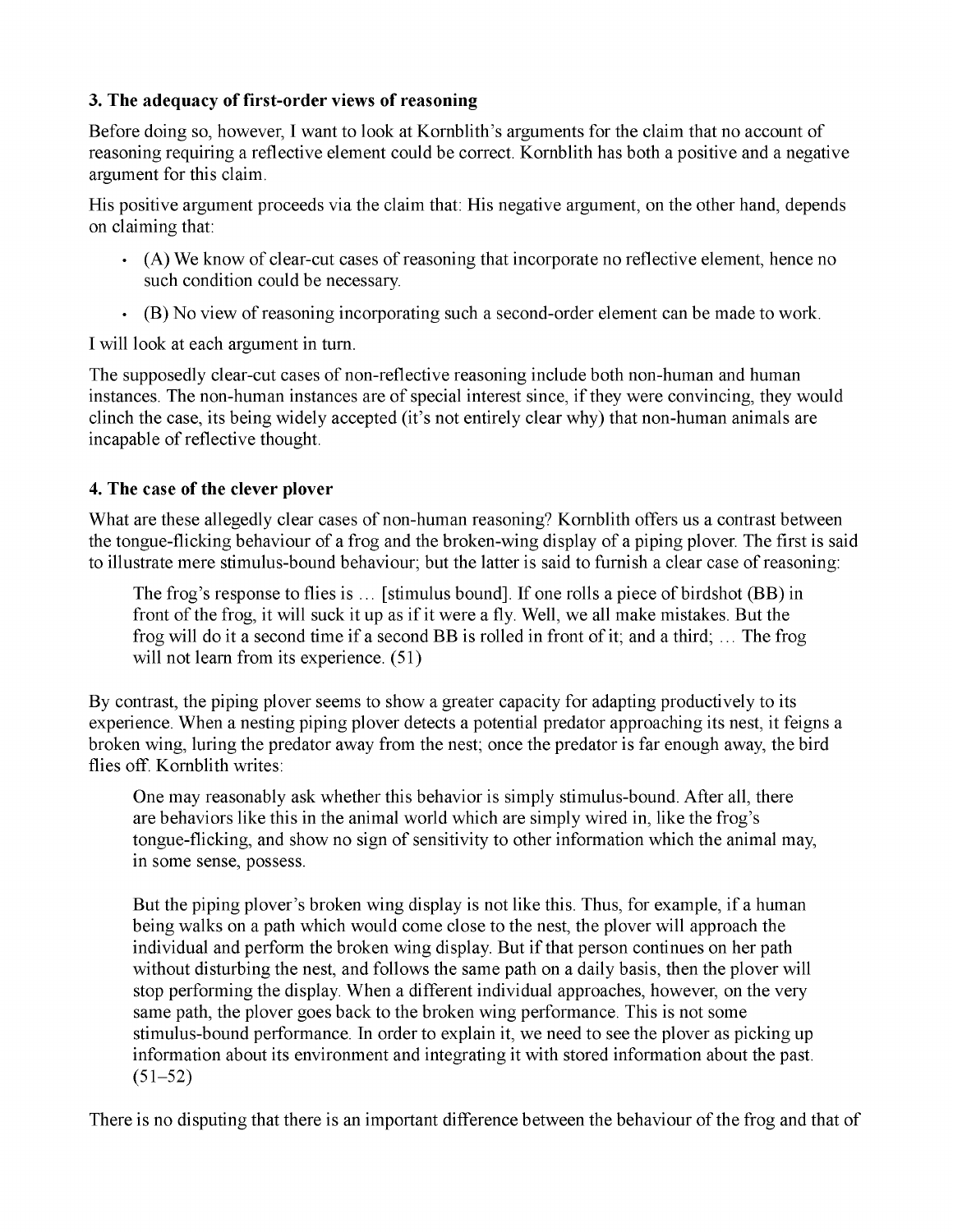the plover. The frog is programmed to perform a particular action (flick its tongue) whenever it registers <sup>a</sup> certain bit of information about its environment-the presence of <sup>a</sup> fly-like object. The plover is capable not only of registering information about its environment, but of having those informational states interact with one another, thus allowing it to have more sensitive interactions with its environment.

Kornblith, however, goes on to interpret this distinction between the frog and the plover as a distinction between behaviour that is merely 'wired in', versus behaviour that manifests a capacity to *reason*. He says:

When the plover discovers, after repeated interactions with this particular individual, that no threat is present, she ceases to respond by engaging in the display. This requires the integration of new information with old, and this is why we need to posit a representational system to account for such sophisticated behavior. But, as I see it, *there is now every reason* to regard these informational interactions as cases of reasoning : they are, after all, transitions involving the interaction among representational states on the basis of their content. (55, emphasis added)

This, of course, is the point at which, if we are to get clear on the philosophical issue about reasoning, we need to go slowly. Why is there 'every reason' to regard the interactions between the plover's informational states as reasoning?

Kornblith could just be thinking, I suppose, that it is intuitively clear that the plover reasons. But that really doesn't seem right. Intuitively, one recoils not only from the claim that the plover *reasons*, but even from what looks to be the more modest claim that it has *beliefs*. Rather, the plover looks to have only informational states and algorithms governing the transitions between them.

And prima facie, anyway, the difference between the frog and the plover is not a difference between behaviour that's 'wired in' as opposed to behaviour that's the result of reasoning; rather it appears to be the difference between one sort of behaviour that's wired in and a slightly more complex form of behaviour that's wired in. Whereas the frog's behaviour looks to be governed by a rule with a single type of input and a single type of output,

If C, stick out your tongue and suck it up!

the plover's broken wing behaviour is governed by a more complex rule:

If C and not D, display broken wing behaviour; otherwise, carry on!

Or something like that.

I don't see that a slight increase in the complexity of a hard-wired algorithm governing a creature's behaviour can, all by itself, make for the difference between reasoning and mere mechanism, no matter how much the more complex algorithms might contribute to a 'more sensitive' interaction with the environment.

In fact, Kornblith doesn't seem to be primarily relying on intuition at all here. Instead, he seems to think that his case is secured by an *argument*, one of whose premises is that reasoning is nothing other than transitions among informational states on the basis of their content:

But, as I see it, there is now every reason to regard these informational interactions as cases of reasoning: they are, after all, transitions involving the interaction among representational states on the basis of their content. (55, emphasis added)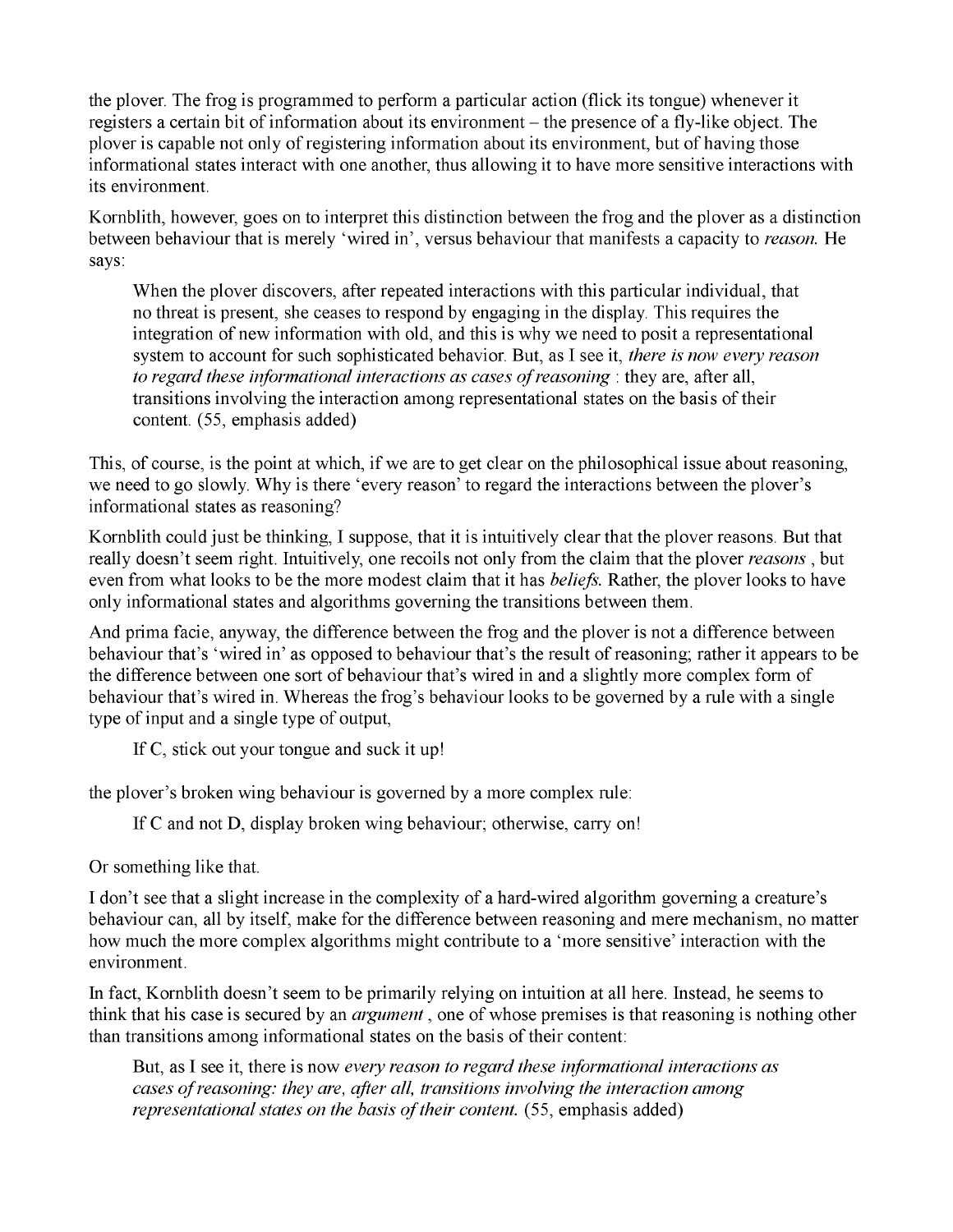This is clearly not a sound argument. An alarm system has the capacity to make transitions between informational states on the basis of their content, without its being true that it is capable of reasoning.

Kornblith could try insisting that we restrict our attention to processes that occur in living organisms; but that still wouldn't help. The process of *breathing*, for example, would count as reasoning on that criterion. Breathing is controlled automatically and subconsciously by the respiratory centre at the base ofthe brain. Sensory organs in the brain and in the aorta and carotid arteries monitor the blood and sense its oxygen and carbon dioxide levels. When these sensors detect an increased concentration of carbon dioxide in the blood, the brain stimulates the lungs to breathe more deeply and frequently. These transitions 'involve interaction among representational states on the basis of their content', but do not count as reasoning.

Kornblith could also try insisting that we should restrict our attention to transitions between informational states that are *beliefs* , thereby ruling out both the alarm systems example and the breathing example.

This would be a problematic move in at least two respects. First, we don't want to rule out practical reasoning or reasoning with imperatives or suppositions. But, secondly, and more importantly, why should we be so confident that the plover *has* beliefs?

Kornblith is just as confident that the plover has beliefs as that it reasons. He says:

I want to agree ... that having beliefs requires a sensitivity to reasons, and I believe that the behavior of the plovers ... shows that they are sensitive to reason. When the plover encounters a reason to stop engaging in the broken wing display, it stops; ... As I see it, meta-cognitive evaluation is only one way to show a sensitivity to reasons. (56)

What does Kornblith mean when he talks about 'responsiveness to reasons'?

He doesn't really say, but it's clear that he *doesn't* mean responsiveness to reasons *qua* reasons, but, rather, just that the behaviour in question conforms to, or is consistent with, the reasons one has. That is why he can be so confident that the plover can be responsive to reason.

However, we don't typically think that beliefs are so easily had. Once again, the example of breathing explains why. When my carbon dioxide levels are low and I respond algorithmically by breathing more deeply and frequently, I am, in the relevant sense, responding to the reasons I have. But something can be a breathing, living organism, without having any beliefs at all (consider a kitten born in a persistent vegetative state).

However, even if we ignored this difficulty and gave Kornblith the claim that the plover has not merely 'informational states' about its environment, but beliefs about it, it still wouldn't be enough. As we have already seen, with our example of the habitual depressive, content-sensitive transitions between judgements are not sufficient for reasoning.

#### 5. Non-reflective reasoning in humans

So, we haven't been given a characterization of reasoning that, while being purely first-order, predicts the intuitively correct extension for the concept. And we haven't been shown a clear-cut instance of reasoning in non-human animals. But what about reasoning in adult humans?

Clearly, human beings are capable ofreasoning in a way that the Taking account captures perfectly; and they often do. In such reasoning, everything is fully explicit and self-conscious: the thinker knows what premises he is reasoning from; he takes those premises to support a given conclusion, C; he takes them to do so because they bear a certain relation to  $C$ ; and, finally, he infers  $C$  because of all these facts.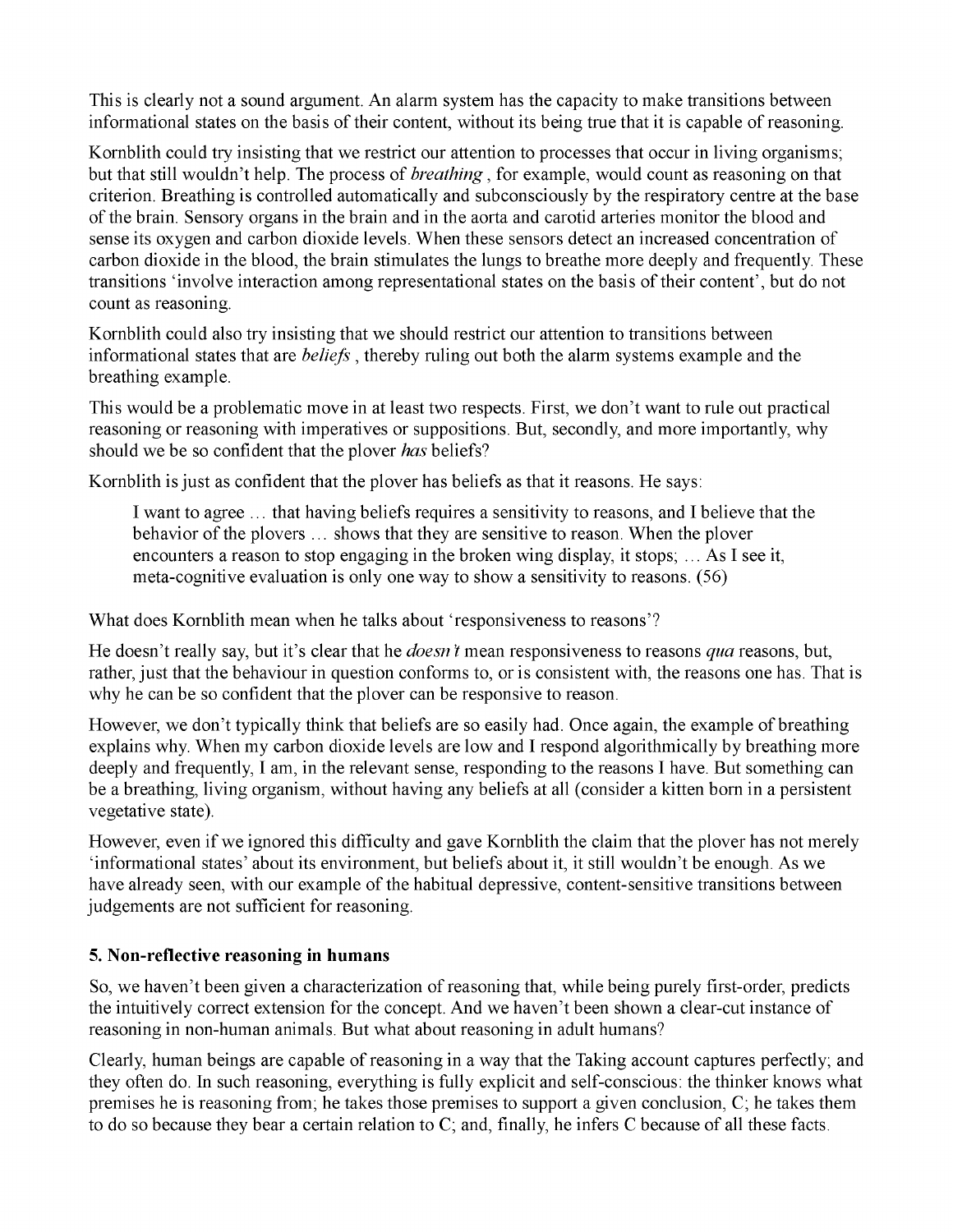Call this a *fully reflective* case of reasoning.

Much human reasoning isn't fully reflective in this sense. It seems automatic, unlaboured and unreflective. Doesn't that show that although Taking might correctly characterize some special instances of human reasoning, it doesn't correctly characterize its essence : even while Taking might be contingently involved in some reasoning, it can't be *required* for reasoning. Kornblith writes:

Ben believed, when he first got into the car that he could get home by turning left on Main Street. When he got to Main Street, however, he found out that there was construction blocking the route. Seeing the construction had the effect of changing his belief about how he might get home: he no longer believed that turning left on Main would do the trick. Is Ben's change in belief rational only if he also, first, thinks about what he believes, and second, thinks about his desire for consistent and coherent belief, and finally, in light of all this, changes his beliefs in light of the previous reflections?  $(46)$ 

Two considerations blunt the effectiveness of this sort of point.

Consider, first, a case in which you learn some set of rules explicitly  $-$  how to operate the elevator in your building, for example - and, for <sup>a</sup> while, follow them explicitly. After <sup>a</sup> while, though, operating the elevator may become automatic, unlaboured and unreflective: you step in, press the appropriate buttons all the while with your mind on other things. That doesn't mean that your previous grasp of the relevant rules is playing no role in guiding your behaviour. It's just that the guidance has gone ' *tacit*'. In cases where, for whatever reason, the automatic behaviour gets disrupted, you will find yourself trying to retrieve the rule that is guiding you and to formulate its requirements explicitly once again.

If you ask me to give you an account of tacit guidance, I could say a few things, but perhaps not much that's very helpful. What we can't doubt, it seems to me, is the reality and ubiquity of the phenomenon, which is why we need to be thinking a lot more about tacit guidance than we have.

Once we recognize the reality of tacit guidance, I see no reason to insist that whenever a rule provides tacit guidance, it must also at some point have provided explicit guidance. In some cases it is possible, indeed likely, that a rule's guidance should always have been tacit. That would appear to be the case with the rules that guide our linguistic behaviour, our moral behaviour or, for that matter, our reasoning.

Because we know about automation and about tacit guidance, no example of the type that Kornblith invokes can do much to refute reflective accounts of reasoning.

For all that's been shown so far, then, Taking may still be correct as an account ofreasoning, provided we allow that states of taking may guide our inferential behaviour tacitly.

It is natural to ask how exactly the relation between the fully reflective case and the relatively automatic ordinary case should be conceived.

What I want to say is that the fully reflective case is the Platonic Form of reasoning. It is the *ideal* form of reasoning, one that is only approximated by ordinary reasoning, in much the way in which the Platonic form of a circle is only approximated by ordinary circles.

We depart from ideal reasoning because (i) it is a costly, laborious process that we often can't cognitively afford; (ii) in various cases we don't know exactly which principles ofreasoning we are operating with and it would be a matter of some difficulty to uncover them; and, finally, (iii) for a wide variety of purposes, it works just fine to use automated procedures and shortcuts.

Why should the fully reflective case be thought of as the ideal, with the tacit case a mere approximation? Why shouldn't we rather think that the tacit case is one sort of perfectly good kind of reasoning, and the fully reflective case a different kind of reasoning, each with its own virtues and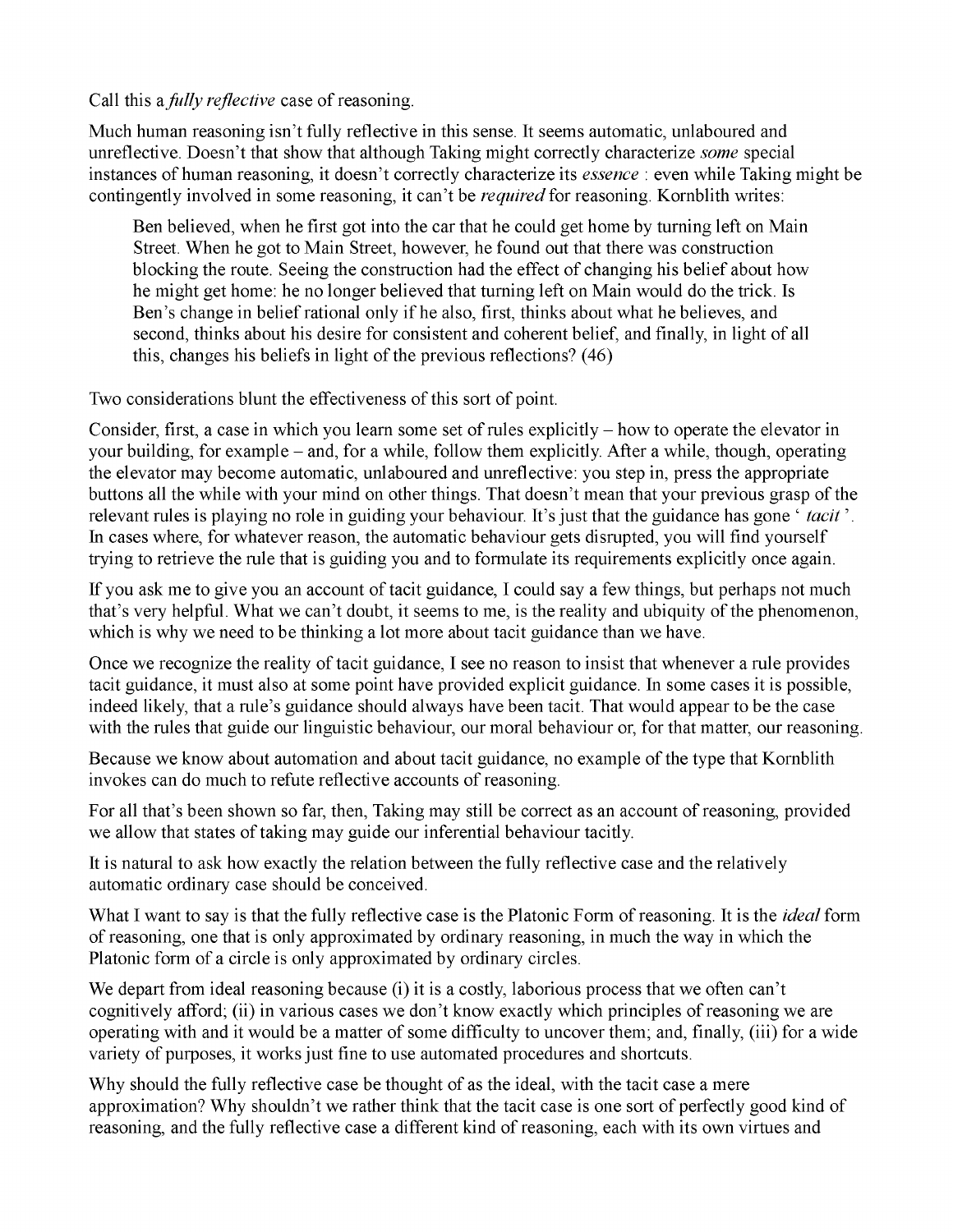defects? Something like this alternative picture of the relation between the two types of reasoning is becoming entrenched in the suggestion that we have two different sorts of system for reasoning, the socalled System 1 and System 2 (see Kahneman 2011 ).

The reason for resisting this bifurcated picture derives from the fact that the aim of all reasoning is always the same: to help us figure out what we have most reason to believe. Furthermore, on internalist ways of thinking about what you have most reason to believe, you have most reason to believe something only if it is possible for you to figure out, by reflection alone, that you have most reason to believe it. And that in turn requires that, in the ideal case, all of the factors that are relevant to assessing your reasoning should be open to reflective view.

## 6. Normativity, responsibility and control

This completes my discussion of Kornblith's positive case for claiming that no correct account of reasoning need have reflective elements. Despite what he claims, he has not shown that there is some purely first-order condition that is such that, when it's added to a causal transition between informational states, or even to a causal transition between judgements, what results is a clear-cut case of reasoning. Nor has he exhibited a clear-cut case of reasoning that doesn't involve a reflective element. For all that he has shown, something like Taking is required if a causal transition is to be reasoning.

Later on in the article, I will look at Kornblith's negative case for claiming that no correct account of reasoning need have reflective elements. Before doing so, though, I want to consider whether the issue that divides Kornblith and me is purely terminological.

Let's suppose I am right that the plover does not reason and that content-sensitive transitions between judgements are not sufficient for reasoning. To what does that matter?

Suppose we introduced a new word, 'schmeasoning', which is such that it applies both to reasoning properly so-called, and to merely content-sensitive transitions.What important differences between the plover's behaviour and adult human reasoning would such a manoeuvre obscure? Which word has a better chance of 'carving epistemology at its joints'?

The main features that would be obfuscated by such a conflation would be reasoning's *normative* features. You can be held responsible for the way you reason; and you can be blamed for having reasoned badly and praised for having reasoned well.

What do these observations imply about the nature of reasoning? What constraints do they place on our account of the nature of reasoning?

Obviously, we are here in quite treacherous territory, something analogous to the question of free will within the cognitive domain. We cannot hope to discuss the issue here in full generality, let alone settle it.

But unless you are a sceptic about responsibility, you will think that there are some conditions that distinguish between mere mechanical transitions and those cognitive transitions towards which you can adopt a participant reactive attitude, to use Strawson's famous expression.

And what we know from reflection on cases, such as those of breathing and the habitual depressive, is that mere transitions between mental states – no matter how content-sensitive they may be – are *not* necessarily processes for which one can be held responsible. It is only if there is a substantial sense in which they are transitions that a thinker *performed* that he/she can be held responsible for them. That is the fundamental reason why such transitions cannot, in and of themselves, amount to reasoning.

If you insisted on using a single word both for reasoning properly so-called and for merely content-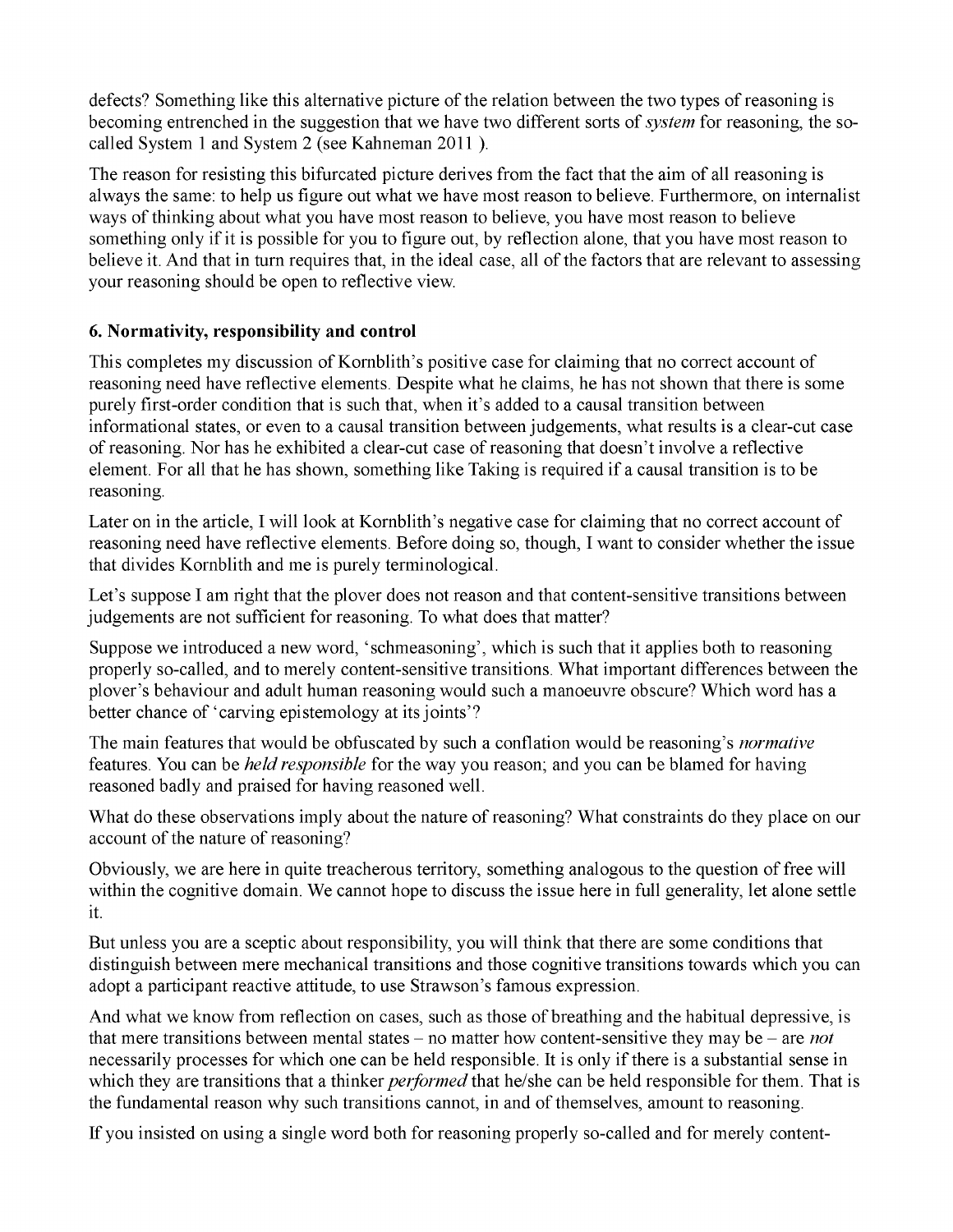sensitive transitions, we would have to point out that you would have to adopt entirely different sets of normative attitudes towards the two types of processes, despite calling them by the same name.

You might think that the case of the plover shows that this train of thought is completely wrongheaded. For isn't it clear that, although the plover doesn't control its 'inferences', and so can't be held responsible for them, those transitions are still subject to substantive normative assessment?  $4$ 

After all, we can regard the plover as moving from given premise propositions to a given conclusion proposition. And for any such set of propositions, we can always assess whether the conclusion *follows* from the premises, in a suitably broad sense of'follows' that includes inductive arguments. So, of course we can assess the plover's inference as good or bad, as done well or badly, despite the plover's not having control over it.

This argument is mistaken. To assess whether a conclusion follows from a set of premises is to assess only the validity of the *argument* represented by the reasoning; it is not an assessment of the *reasoning* itself. You don't count as having reasoned well just because your conclusion follows from your premises.

As we all now know, Fermat's Last Theorem (FLT) *does* follow from the Peano axioms. But if you inferred FLT *directly* from those axioms you wouldn't count as having reasoned well unless you were also in a position to provide a chain of deductions from the Peano axioms to FLT that proceeded in steps that are 'small enough' (what we call a 'proof'). (I will be suggesting in a moment that no normal human adult could so much as infer FLT from the Peano axioms, let alone do so well.)

What does 'small enough' mean? The exact theoretical explication of this notion is still unclear (see Schechter m.s .). But a reasonable hypothesis, one that confirms Taking, is that the steps have to be small enough for a thinker to be in a position to take them to be valid (or to have an impression of them as valid).

Indeed, this very constellation of facts explains not only why certain inferences would be bad, even if valid, but also why certain inferences seem *impossible,* even though valid.

Suppose Goldbach's Conjecture to be true. Suppose someone were to claim to infer Goldbach directly from the Peano axioms, without the benefit of any intervening 'small' deductions. We wouldn't believe him. It's not just that we think he couldn't be justified in making such a transition. More than that, we feel that no such transition could be an *inference* to begin with, at least for creatures like ourselves. No one like us is in a position to take in the relation between the premises and the conclusion (we make allowances for Ramanujan).

By contrast, *any transition whatsoever* could be hard-wired in. One could even imagine a creature in which the transition from the Peano axioms to the FLT or to Goldbach is hard-wired in as a basic transition.

What explains this discrepancy between a transition that could simply be wired-in versus one that could be the result of inference. A tempting answer is that merely wired-in transitions can be anything you like because there is no requirement that the thinker be in a position to approve the transition; they can just be programmed in; by contrast, inferential transitions must be driven by a recognition (or at least an impression) on the thinker's part that the premises support the conclusion.

Another aspect of reasoning that indicates the intimate connection between reasoning and reflective control is that, even with respect to inferences which we regard as most automatic and unreflective, we take ourselves to have the capacity to reflect on them, to evaluate the principle of reasoning that they presuppose and to change our allegiance to that principle if we see fit to do so. We have the freedom to change the principles of reasoning that we employ; that is why we can be held responsible for them.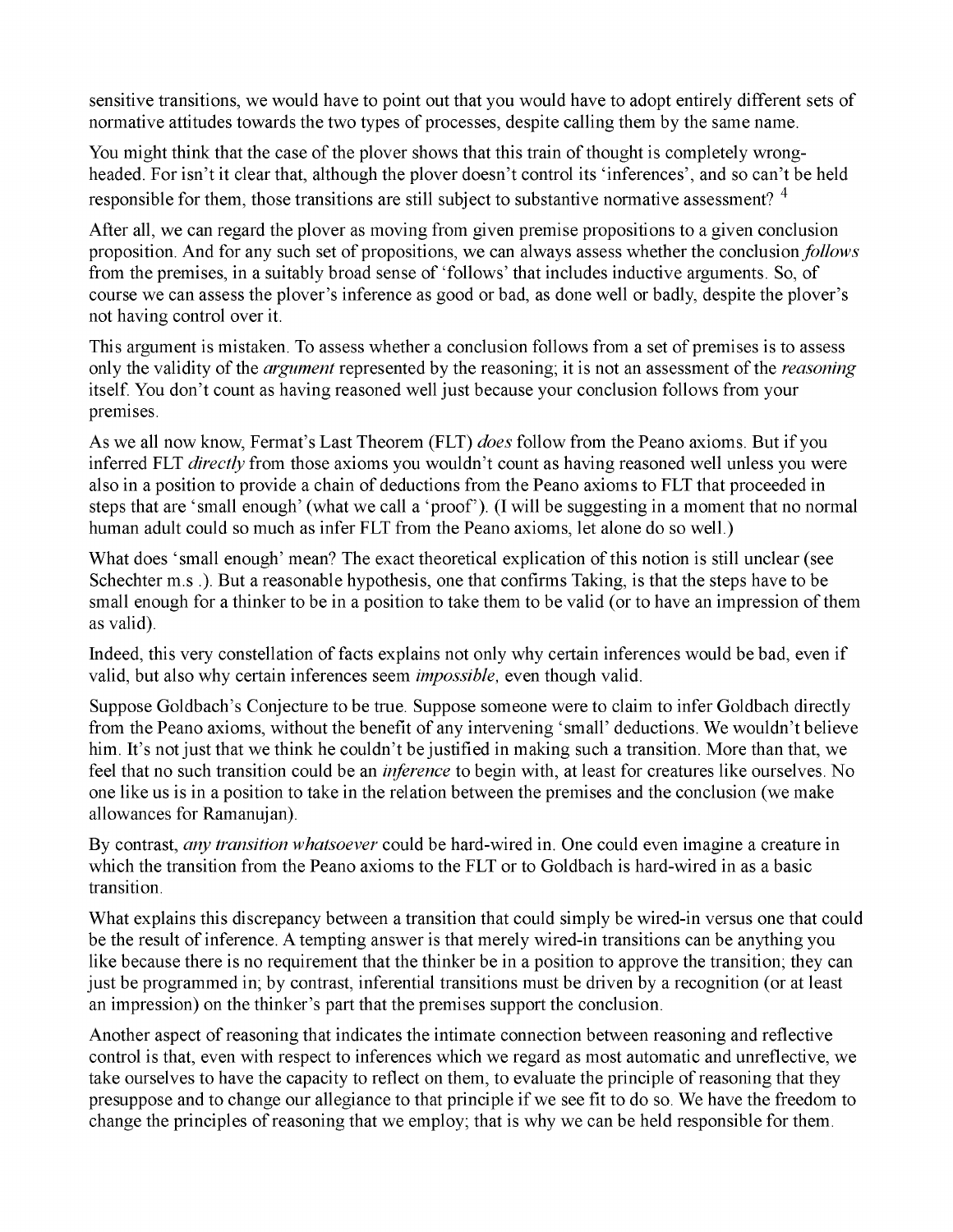But this capacity requires second-order abilities: to reflect on what one's rules of inference are; to evaluate whether they are correct; and to amend them if need be.

Kornblith doesn't want to deny that we have such a capacity. But he does want to deny that our capacity to modify our principles of inference requires second-order capacities. He seems to think that the plover is just as capable of changing its manner of reasoning as we are. And he believes that this is illustrated by the way the plover adjusts to the established harmlessness of a potential predator in modifying its broken-wing display.

As I said above, this claim seems to me completely unwarranted. I see no case for saying that the plover is *modifying* its 'reasoning', as opposed to saying that it already had in place a complex algorithm that called for it to do distinct things under distinct input conditions.

This contrasts starkly with the capacities that we credit adult humans with. A human being may reflect on the fact that all his life he has been relying on an unrestricted version of Modus Ponens (MP); he may believe that he has come up with some decisive counter-examples to this principle in certain sorts of case (e.g. when conditionals are embedded in larger conditionals, to pick a realistic case); resolve henceforth never to reason with unrestricted MP ever again; and stand a chance of fulfilling that resolution if he is careful enough.

Each ofthese normative differences between adult human reasoning and the plover's transitions is well explained by Taking-style accounts but seems inexplicable on purely first-order accounts.

As far as I'm concerned, these normative features are essential to reasoning. An account that cannot vindicate them cannot be correct.

However, even if you insisted on introducing a single word that covered both the plover's mechanical transitions and human reasoning, you would have to agree that it is only appropriate to adopt a participant reactive attitude towards human reasoning and not towards the plover's transitions.

#### 7. Kornblith against accounts that incorporate reflection

Kornblith doesn't worry about much of this, or with providing an adequate first-order account, because he believes he's got something on the order of a proof that no account incorporating a reflective element could work. The 'proof', of course, centres on the threat that a reflective requirement on reasoning will lead to a vicious regress.How does Kornblith argue for this? He first maintains that on the most straightforward way of appealing to higher-order resources the result will be nothing short of a vicious regress:

... one particularly simple version of the view that reasoning requires second-order beliefs about reasons leads straightforwardly to an infinite regress. If one holds that my belief that p is a reason for believing that q, then trouble is just around the corner. This belief about reasons must surely play a role in my reasoning, for the whole point of this account is to distinguish between cases in which one merely has a belief that plays no such role, and the cases in which beliefs are genuinely involved in reasoning. If the higher-order belief is merely a by-stander to reasoning it cannot do the work of distinguishing between genuine cases ofreasoning and cases in which one has a reason but is not moved by it. But once the second-order belief about reasons must itself play an active role in reasoning, the requirement that reasoning involve a higher-order appreciation of one's reasons comes into play again. So now one needs a (third-order) belief  $\dots$  and so on. (45)

Now, I know something or two about regress arguments: I've made a career out of them. And there is no doubt that a danger of this sort looms for second-order accounts of reasoning. I myself have pressed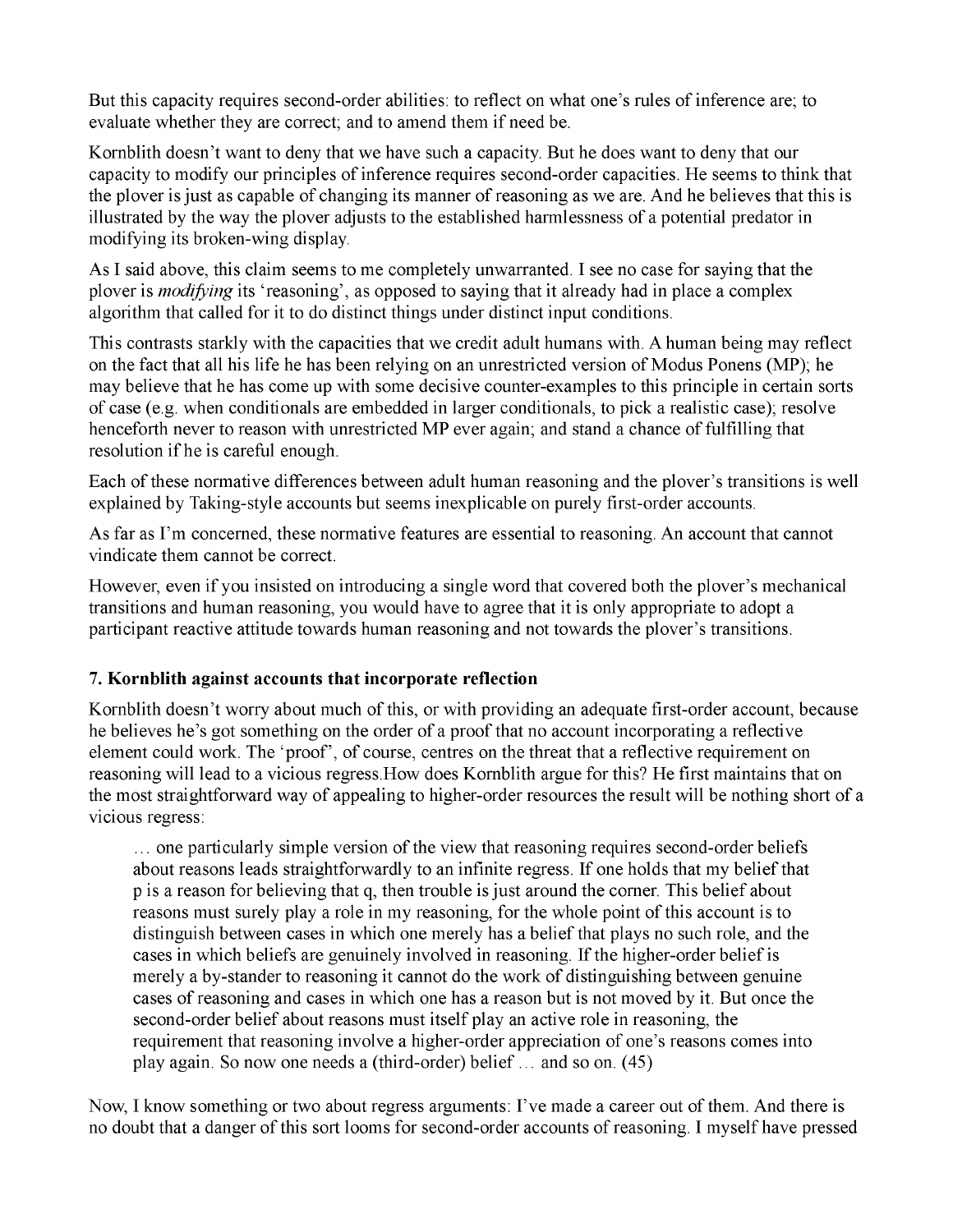various versions of such an objection to such accounts ( Boghossian 2014 ).

But the friend of reflection-based accounts of reasoning has many options for evading such a regress.

Let's grant for the moment Kornblith's assumption that the second-order element would have to be an explicit belief, as opposed, for example, to something more akin to an intuition or (as I am inclined to favour) a *tacit* belief; and let's agree that if this belief is to be of any use, it has to 'have a role' in the reasoning.

Still, it wouldn't follow that the role it's got to have has to be that of *another premise*. It would be fatal to the view, of course, if its role were that of another premise, because then the relation to the conclusion would have to be inferential and a regress would be launched.

However, the obvious alternative is that the belief in question has the role not of another premise but of a background enabling condition. There is nothing obviously incoherent in the idea that a set of propositions (or beliefs) count as the premise bases for a given conclusion only when that conclusion is partly explained by a certain sort of second-order belief. Crispin Wright (2001) put the point very well when he said in response to one of my attempts at a regress argument:

It is clear how the simple internalist must reply to Boghossian. To staunch her view against all threat of Carrollian regress, she must insist that recognition of the validity of a specific inference whose premises are known provides a warrant to accept a conclusion not by providing additional information from which the truth of the conclusion may be inferred, but in a direct manner ... . (79-80)

Wright is talking here about justification by inference rather than inference itself; but the point can be adapted to the topic that we are concerned with.

The possibility that Wright is describing here is even more evident if we construe the second-order element as an intuition rather than a belief. Elijah Chudnoff (2013) has a particularly interesting recent treatment of this option, one in which he attempts to answer my Lewis Carroll-style objections.

In some recent work ( 2014 ), I've explored a different way of evading a regress objection to accounts of reasoning that incorporate reflective elements. In that work, I consider the possibility that a thinker's 'taking it that p supports  $q$  ' is a tacit belief that guides the thinker's inferential behaviour in the way in which a thinker's rule of inference guides his behaviour. Indeed, the view I explore is that the two states are at root the same.

Since I believe that there are independent reasons for us to take this sort of non-inferential ruleguidance as primitive ( Boghossian 2008 ), that gives me reason to think that we get the notion of taking  $p$  to support  $q$  for free.

This is obviously not the time at which to look into the details of such a view. I mention all this merely to point out that there is no easy regress argument with which to dispatch all accounts of inference that incorporate reflective elements. 5

# 8. Conclusion

I understand the powerful motives that impel Kornblith to shy away from reflective accounts of central philosophical phenomena, like reasoning. Regress problems loom for such accounts and they also seem both phenomenologically oversophisticated and unfair to children and non-human animals.

And if one has been antecedently seduced by the charms of a broadly naturalistic worldview, the case for seeking purely causal first-order accounts can seem overwhelming.